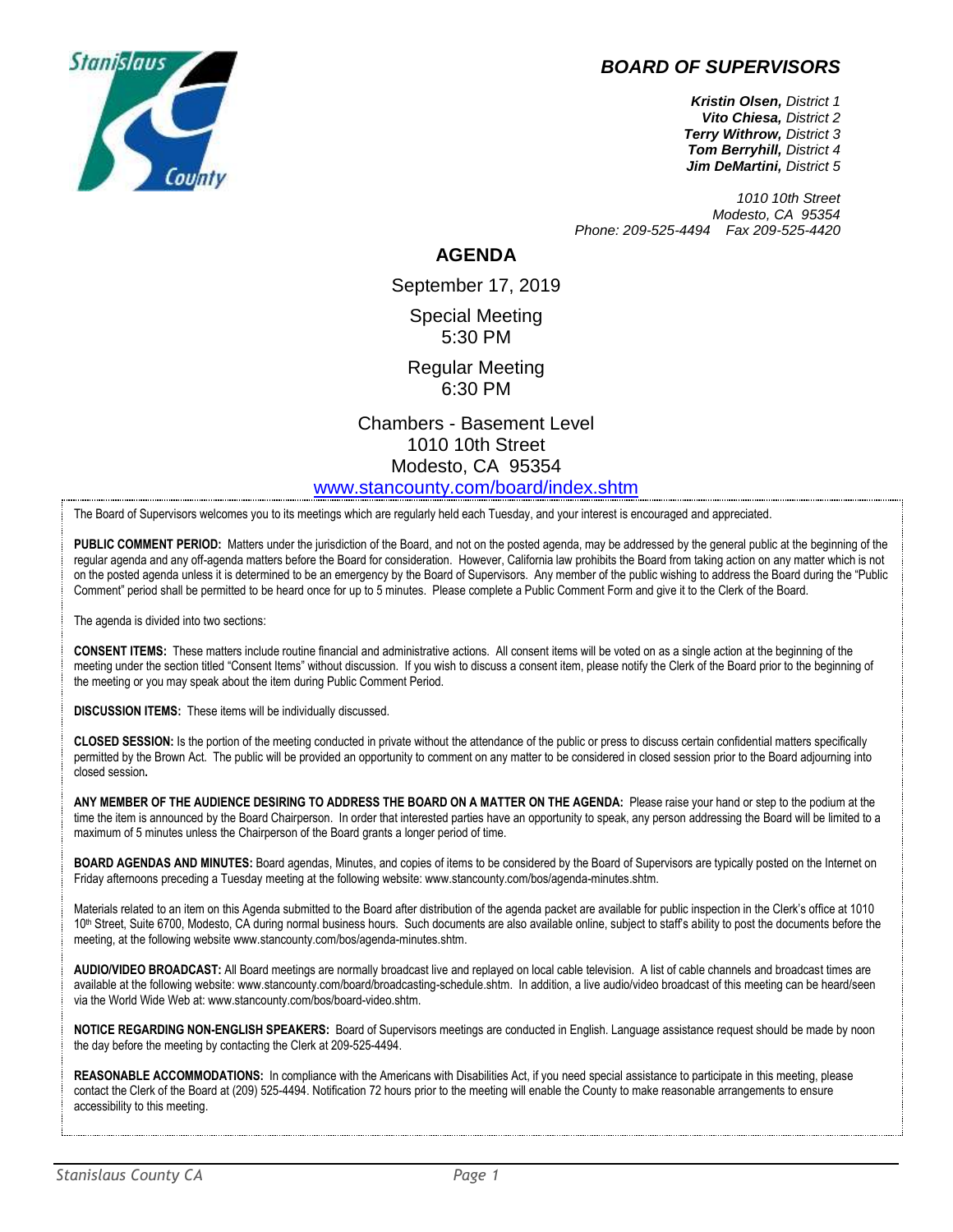# **Special Meeting 5:30 PM**

### 1. Closed Session:

- 1. Conference with Legal Counsel Existing Litigation pursuant to Government Code § 54956.9(d)(1): One case. Maria Perez et. al. v. Oakdale Irrigation District, County of Stanislaus, and State of California, Department of Transportation. Stanislaus County Superior Court Case No. CV-19-004901.
- 2. Conference with Legal Counsel -- Significant Exposure to Litigation pursuant to Government Code § 54956.9(d)(2): One matter.

## **Regular Meeting 6:30 PM**

- 2. Pledge Allegiance to the Flag
- 3. Invocation
- 4. Moment of Silence for Larry Poaster, Ph.D., Former Stanislaus County Director of Behavioral Health and Recovery Services
- 5. Public Comment Period
- 6. Consent Calendar
	- A. Miscellaneous
		- 1. Approval of the Minutes for September 10, 2019 [\(View Item\)](http://www.stancounty.com/bos/minutes/2019/min09-10-19.pdf)
		- 2. Approval of Appointment of Carol Kenyon to the East Side Mosquito Abatement District Board of Trustees [\(View Item\)](http://www.stancounty.com/bos/agenda/2019/20190917/A02.pdf)
	- B. Chief Executive Office
		- 1. Approval of Amendment No. 3 to the Restated and Renewed Independent Contractor Services Agreement with Stan Boyett & Son, Inc., for Fuel Card Services – General Services Agency [\(View Item\)](http://www.stancounty.com/bos/agenda/2019/20190917/B01.pdf)
		- 2. Approval to Award a Professional Design Services Agreement to Salas O'Brien of San Jose, California for Professional Mechanical Engineering Design and Consulting Services at Various County Locations – General Services Agency [\(View Item\)](http://www.stancounty.com/bos/agenda/2019/20190917/B02.pdf)
		- 3. Approval for the Clerk Recorder to Enter Into an Agreement with Granicus, Inc. for the Purchase of an Upgrade to the Document Management System, Including Upgraded Software and Professional Services – Clerk Recorder [\(View Item\)](http://www.stancounty.com/bos/agenda/2019/20190917/B03.pdf)
		- 4. Approval of a Full Day Holiday and Closure of County Offices on Tuesday, December 24, 2019 – Chief Executive Office [\(View Item\)](http://www.stancounty.com/bos/agenda/2019/20190917/B04.pdf)
		- 5. Approval of the 2020 Employee Health Insurance Rates Chief Executive Office [\(View Item\)](http://www.stancounty.com/bos/agenda/2019/20190917/B05.pdf)
		- 6. Approve the 2019 Stanislaus County Legislative Platform Chief Executive Office [\(View Item\)](http://www.stancounty.com/bos/agenda/2019/20190917/B06.pdf)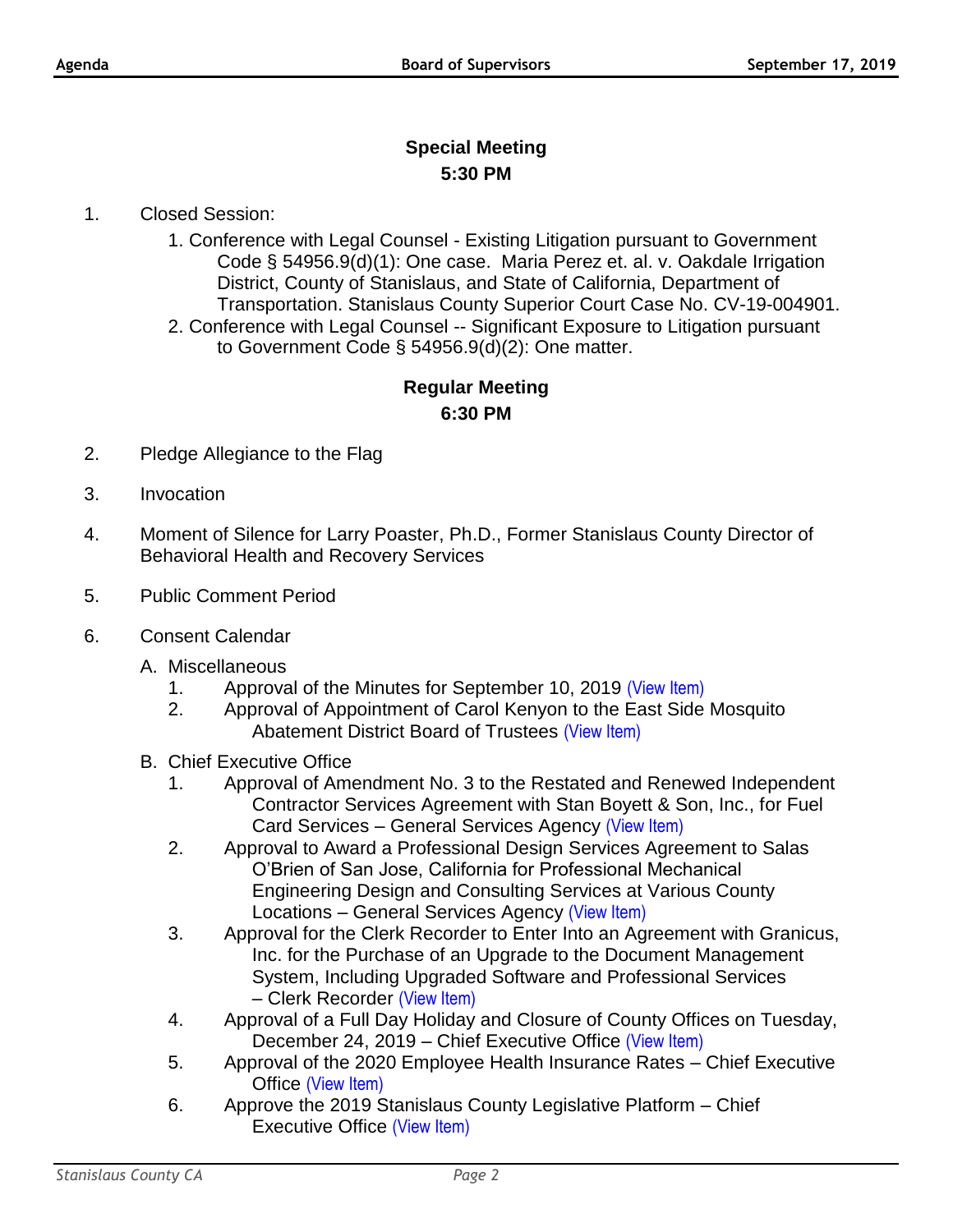|    |    | 8.<br>Approval of a Five-Year Lease of a Property Located at 1128 9th Street,<br>Modesto, California in the Unincorporated Area of Stanislaus County<br>for Use as Emergency Family Housing - Chief Executive Office<br>(View Item)                                                                                                                                                                                                                                                                                                                                                                                                                                                                                                                                                                                                                                                                                                                                                                                                                               |
|----|----|-------------------------------------------------------------------------------------------------------------------------------------------------------------------------------------------------------------------------------------------------------------------------------------------------------------------------------------------------------------------------------------------------------------------------------------------------------------------------------------------------------------------------------------------------------------------------------------------------------------------------------------------------------------------------------------------------------------------------------------------------------------------------------------------------------------------------------------------------------------------------------------------------------------------------------------------------------------------------------------------------------------------------------------------------------------------|
|    |    | C. Department of Public Works<br>Approval of Amendment No. 3 to the Agreement for Professional Design<br>1.<br>Services with Drake Haglan and Associates for the Golden State<br>Boulevard, Golf Road, Berkeley Avenue Intersection Project (View Item)<br>2.<br>Approval to Introduce and Waive the First Reading of an Ordinance to<br>Amend Stanislaus County Code Chapter 11.16, Highway Weight Limits<br>and Alternative Routes (View Item)<br>3.<br>Approval to Establish Stop Sign Traffic Controls on Hammett Road at the<br>Highway 99 Interchange (View Item)<br>Approval to Award the Engineering Design Services Contract to Wood<br>4.<br>Rodgers, of Sacramento, California, for the Crows Landing Industrial<br>Business Park Phase 1A Infrastructure Design Project (View Item)                                                                                                                                                                                                                                                                   |
|    |    | D. Department of Planning and Community Development                                                                                                                                                                                                                                                                                                                                                                                                                                                                                                                                                                                                                                                                                                                                                                                                                                                                                                                                                                                                               |
|    |    | E. County Counsel                                                                                                                                                                                                                                                                                                                                                                                                                                                                                                                                                                                                                                                                                                                                                                                                                                                                                                                                                                                                                                                 |
| 7. |    | <b>Discussion Items</b>                                                                                                                                                                                                                                                                                                                                                                                                                                                                                                                                                                                                                                                                                                                                                                                                                                                                                                                                                                                                                                           |
| 8. | 1. | <b>Public Hearings</b><br>Public Hearing to Consider the Adoption of the 2019-2020 Recommended Final<br>Budget of Budget Period 2018-2019/2019-2020, Annual Report and<br>Related Actions - Chief Executive Office (View Item)                                                                                                                                                                                                                                                                                                                                                                                                                                                                                                                                                                                                                                                                                                                                                                                                                                    |
| 9. |    | Correspondence<br>1. This Board has received a Notice of Intent to Adopt a Groundwater Sustainability<br>Plan from the Northern and Central Delta Mendota Groundwater Sustainability<br>Agencies. (View Item)<br>(Recommendation: Refer to the Department of Environmental Resources)<br>2. This Board has received a notice from Chemurgic Agricultural Chemicals, Inc.<br>inviting comments regarding the completion of environmental clean-up activities<br>at 3106 South Faith Home Road in Turlock, CA. (View Item)<br>(Recommendation: Refer to the Department of Environmental Resources.)<br>3. This Board has received a copy of the East Side Mosquito Abatement District's<br>Fiscal Year 2019-2020 Budget. (View Item)<br>(Recommendation: Refer to the Auditor-Controller's Office.)<br>4. This Board has received a letter from Stanislaus Consolidated Fire Protection<br>District requesting dry-period funding for Fiscal Year 2019-2020 per Government<br>Code Section 23010. (View Item)<br>(Recommendation: Refer to the Auditor-Controller.) |
|    |    |                                                                                                                                                                                                                                                                                                                                                                                                                                                                                                                                                                                                                                                                                                                                                                                                                                                                                                                                                                                                                                                                   |

7. Approval to Apply for, and Accept if Awarded, the 2019 Edward Byrne Memorial Justice Assistance Grant from the Bureau of Justice

Assistance to Enhance Criminal Justice Processes - Sheriff [\(View Item\)](http://www.stancounty.com/bos/agenda/2019/20190917/B07.pdf)